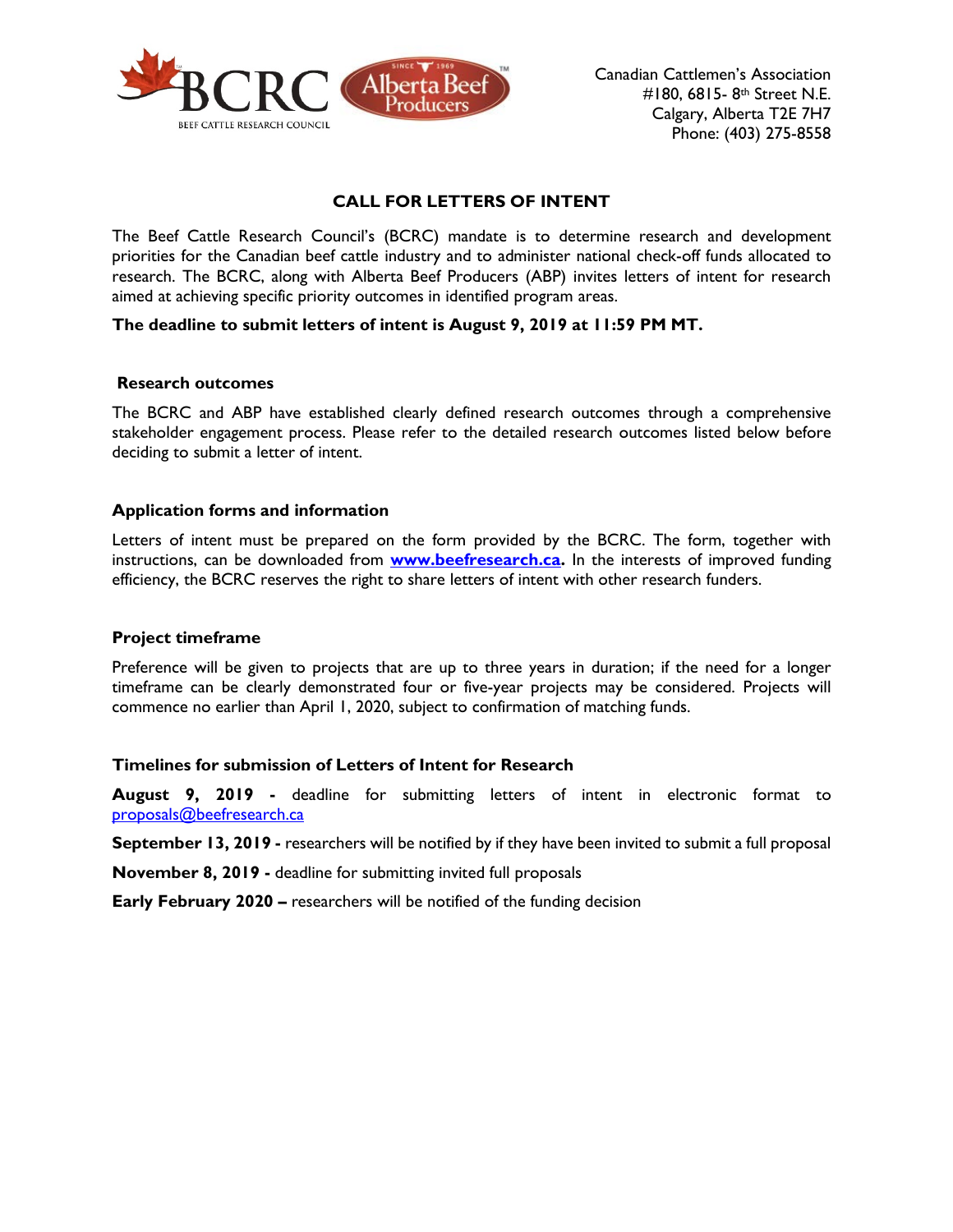

# **RESEARCH OUTCOMES DRAWN FROM THE CANADIAN BEEF RESEARCH AND TECHNOLOGY TRANSFER STRATEGY**

For the competition, the Beef Cattle Research Council welcomes any letters of intent that work towards the achievement of the research outcomes outlined below.

The beef industry has defined three core research objectives under which more specific priorities and research outcomes are established:

- 1. To *enhance industry competitiveness and reduce production costs*, priority outcomes are to enhance feed and forage production, increase feed efficiency, and decrease the impact of animal health issues and production limiting diseases.
- 2. To *improve beef demand and quality*, priority outcomes are to reduce food safety incidences, define quality and yield benchmarks supporting the Canadian Beef Advantage, and improve beef quality through primary production improvements and the development and application of technologies to optimize cutout values and beef demand.
- 3. To improve *public confidence in Canadian beef*, outcomes are to improve food safety, strengthen the surveillance of antimicrobial use and resistance, develop effective antimicrobial alternatives, ensure animal care, demonstrate the safety and efficacy of new production technologies, improve environmental sustainability and measure the beef industry's environmental benefits.

For all Priority Areas, proposed research needs to give strong consideration to the following overarching aims:

- 1. Improved communication, collaboration and understanding between researchers and industry, with research/industry collaborations increasing to account for 25% of research activities.
- 2. Cost-benefit analysis completed to support recommendations and knowledge transfer from research projects that impact production profitability.
- 3. Encouragement of interdisciplinary teams undertaking systems-based approaches integrating appropriate parts of the value chain.
- 4. Investigate technologies with the potential to reduce labor and improve production efficiencies throughout the forage, cattle and beef production chain.
- 5. Enhanced awareness and consideration of relevant international research and development activities to avoid duplication and identify opportunities for collaboration.

Specific outcomes are listed below.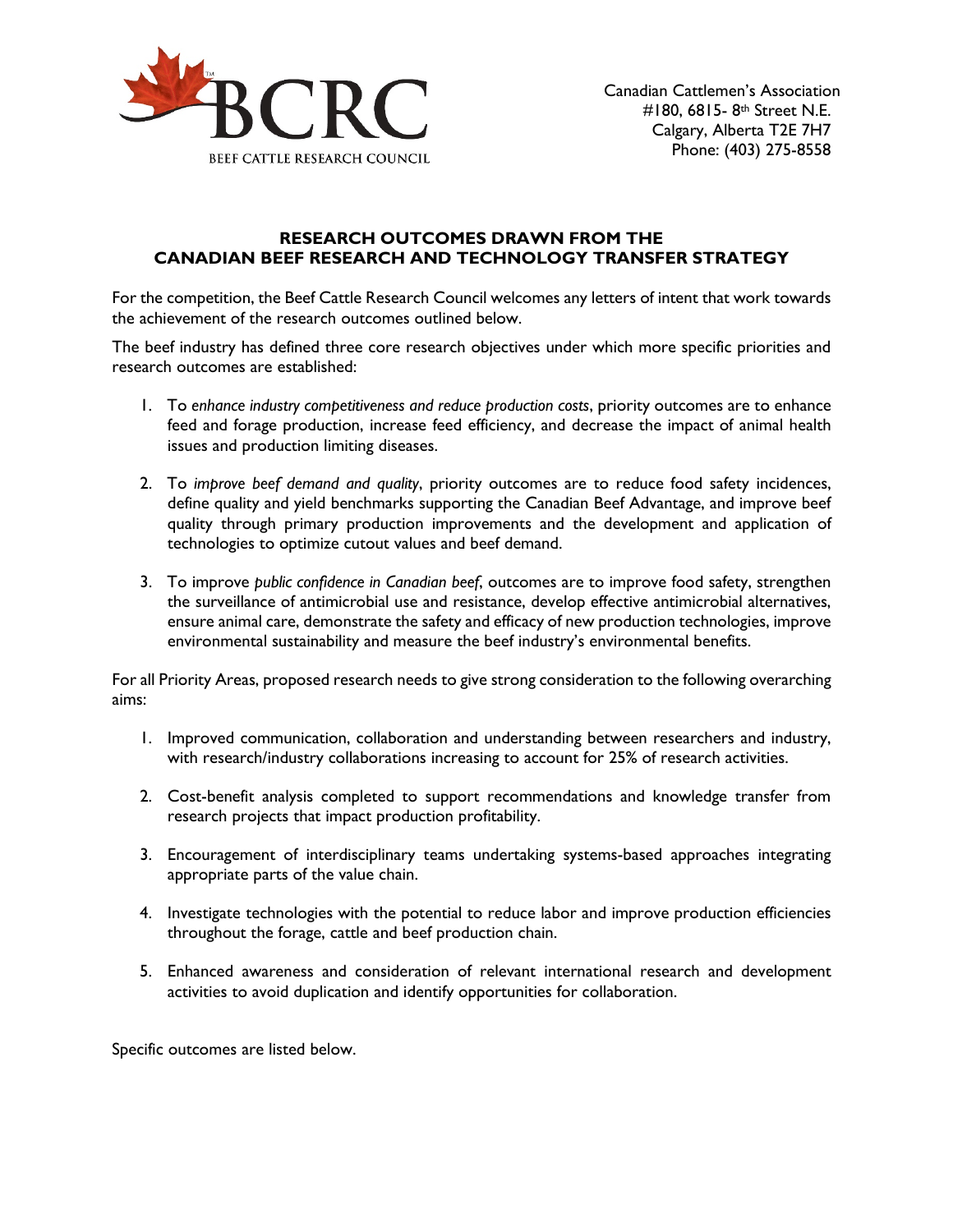# **Specific Outcomes by Priority Area**

# **Priority: Beef Quality**

# **Outcome 1: Improved Consumer Satisfaction with Canadian Beef; detailed outcomes include:**

*Note – any letter of intent submitted for these outcomes will require the clear involvement and collaboration of a commercial feedlot and/or packing plant.*

- Validate objective in-plant measures of tenderness that can be used at line speed
- Demonstrate the cost-effectiveness and value of genetic markers for tenderness in commercial cattle
- Identify potential interactions between tenderness genotype and animal management (e.g. implants, backgrounding, grassing, finishing, etc.) and develop appropriate breeding and management recommendations

**Outcome 2**: **Validate and Support the Canadian Beef Advantage; detailed outcomes include:**

- Develop packaging and other technologies to improve shelf life and appearance for export
- Demonstrate the commercial effectiveness of current and novel packaging to inform industry practice and customer/market acceptance

#### **Priority: Food Safety**

# **Outcome 1: Improved Food Safety along the Beef Supply Chain; detailed outcomes include:**

- Develop and implement cost-effective technologies to rapidly and effectively detect STEC (e.g. *E. coli* O157) contamination in beef and trim
- Develop objective, cost-effective approaches for verifying effectiveness of packing plant equipment cleaning processes, and adopt them for 85% of processed cattle

# **Priority: Animal Health and Welfare**

#### **Outcome 1: Improved Prevention of Animal Disease and Welfare Issues; detailed outcomes include:**

- Conduct clinical trials to identify commercially available vaccines that stimulate an effective immune response and reduce the incidence of disease in calves pre- and post-weaning
- Develop and promote cost-effective vaccination and management strategies that can be widely adopted throughout the beef production system to improve health, reproductive and performance outcomes
- Determine which carcass bruises identified in the Beef Quality Audit may be related to transport trailer construction, and identify potential design modifications to minimize bruising and injury

# **Priority: Antimicrobial Use, Resistance and Alternatives**

**Outcome 1: Evidence-based antimicrobial resistance decision making and communication to the veterinary, producer and medical communities; detailed outcomes include:**

• Conduct pilot projects to identify whether the prevalence of antimicrobial resistance in market beef cows, dairy cows and bob/veal calves differ from fed cattle

# **Outcome 2: Develop a broader toolbox for disease management; detailed outcomes**